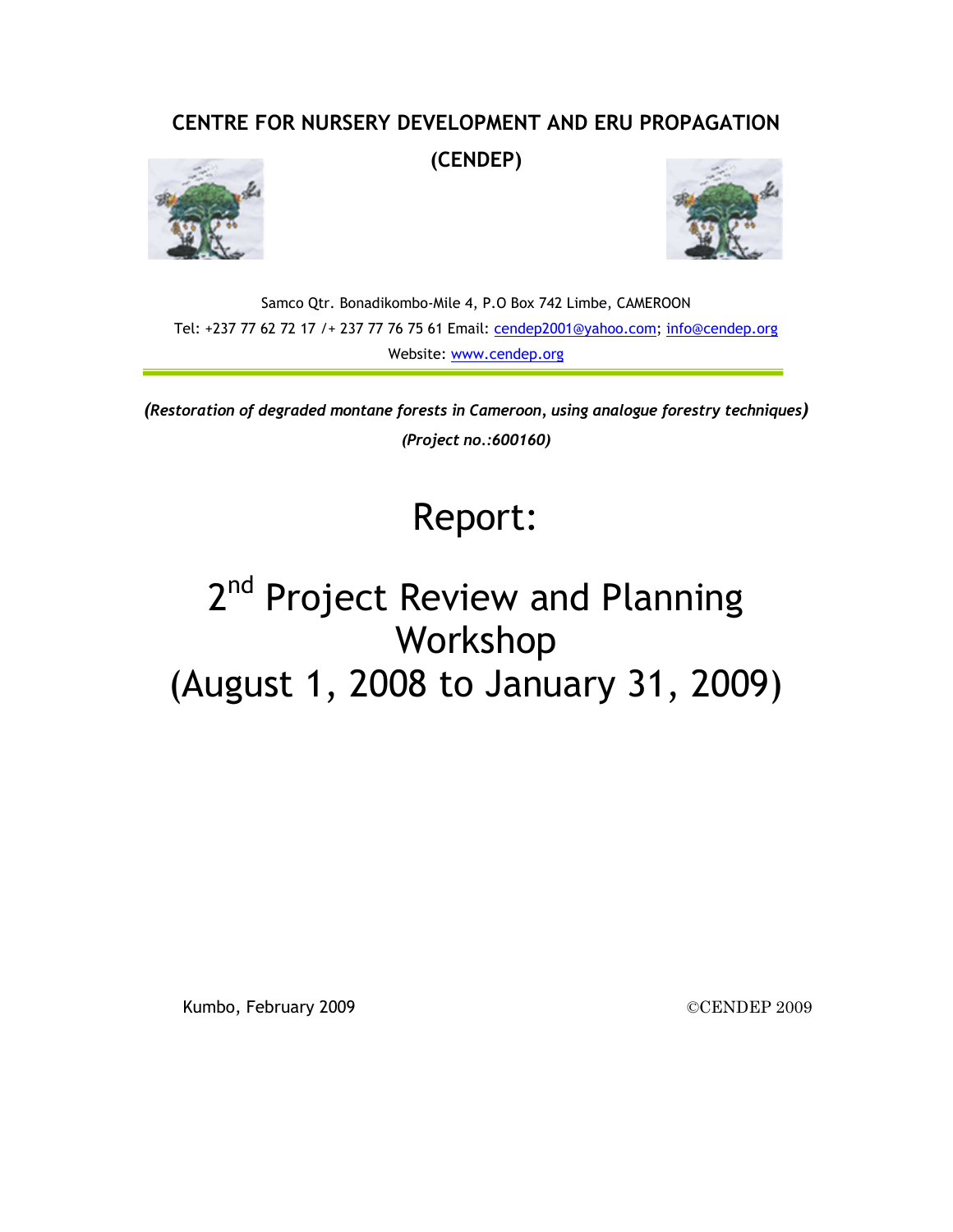### Table of contents

|  | 15                     |
|--|------------------------|
|  |                        |
|  | $\frac{16}{\sqrt{25}}$ |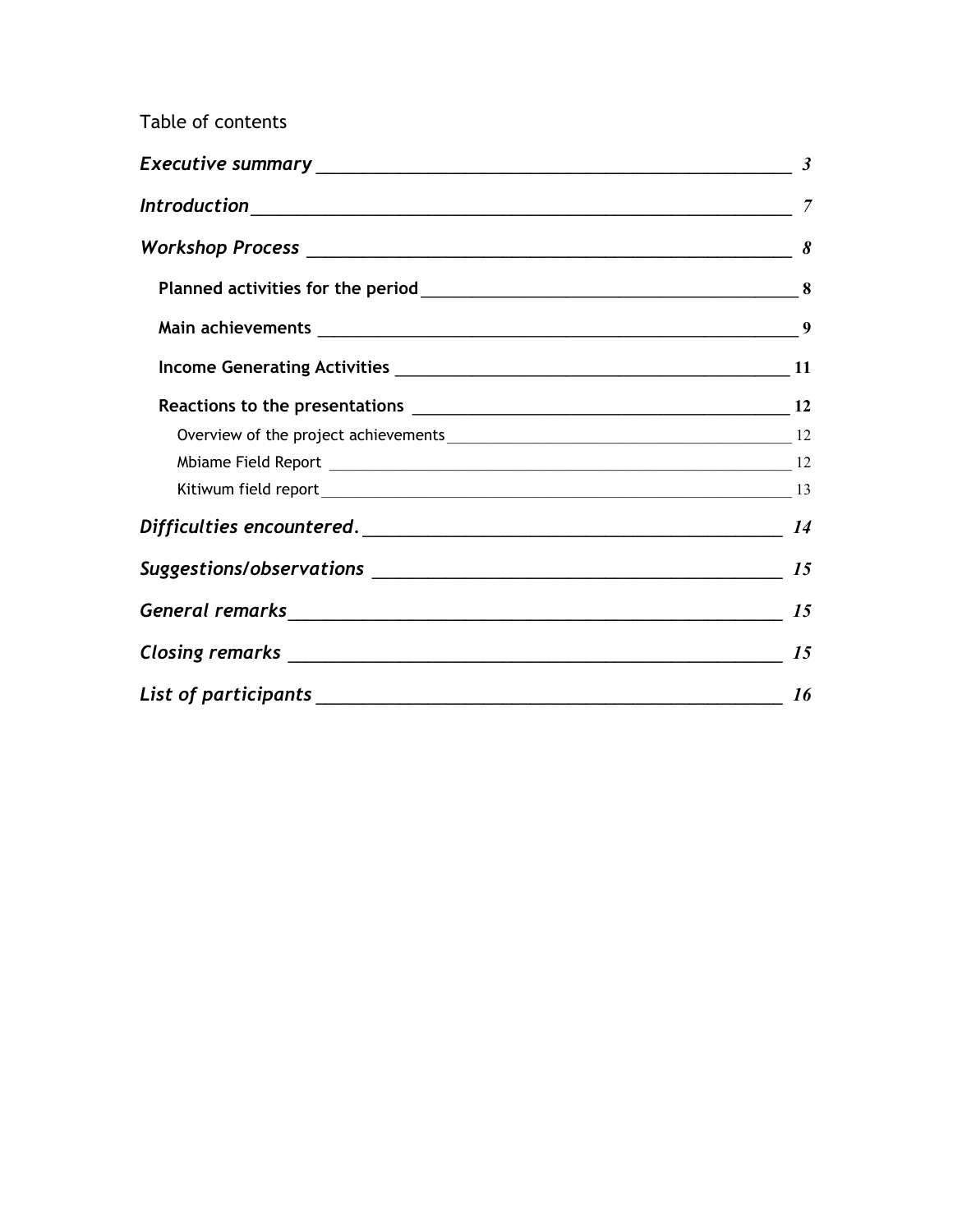#### **Executive summary**

For one year now, CENDEP has been working with stakeholders in Bui Division in the North West Region of Cameroon, to introduce analogue forestry in the region. Seven communities are involved in the project. The project has as aim to restore degraded forest lands, improve forest cover around water catchment areas, and discourage unsustainable agricultural practices resulting in poor yields and soil impoverishment. It will result in the practice of organic farming for the improvement of food security, enhancement of income generating opportunities and promote the conservation of biodiversity.

This workshop is the second in the series coming behind the first one which took place on Thursday July 31<sup>st</sup> 2008 at CENDEP's Regional Office in Kumbo. The 35 workshop participants came from five of the seven project communities (Mbiame, Kitiwum, Sop, Wvem, Kikaikela'aki). Invited local NGOs and CBOs were also present as well as the catholic media news house "L'Effort Camerounais". Unavoidably absent were participants from Ngomrin and Jakiri as well as two government services (MINADER and MINFOF).

The aim of this workshop was to evaluate progress made in the last six months and to plan for the next six months.

#### *Planned Activities*:

The main planned activities for the period under review were:

a) Tree planting

Routine nursery activities were scheduled to raise seedlings so as to meet up with the needs of the target communities in tree seedlings.

- b) Identification and selection of interested farmers to cultivate protected areas. This was in line with the analogue forestry restoration process (agricultural phase). The farmers catered for the young seedlings and planted food crops in the cultivated areas.
- c) Eradication of invasive species from the forest and water catchments.
- d) On-farm training sessions and demonstrations on organic farming and pasture improvement.
- e) Environmental Education in schools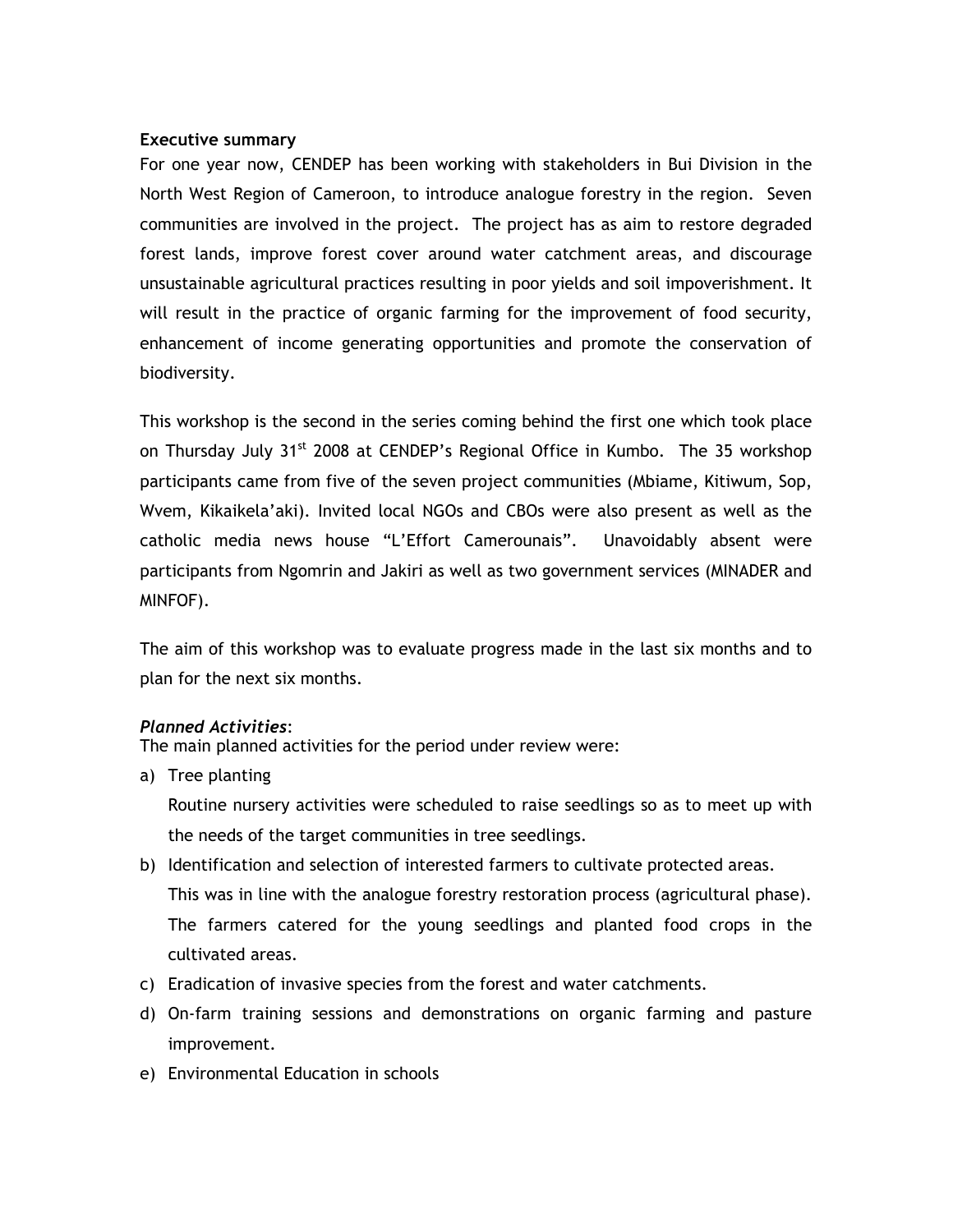#### *Main achievements*

The main achievements realized during this period were:

- a. The selection and sowing of more than 10,000 seeds belonging to 20 different plant species in all the community nurseries
- b. Transplanting of 2589 seedlings of 15 different species into polythene bags in preparation for out planting with the advent of the rains.
- c. Out planting of 1311 tree seedlings (10 different species) in an estimated area of 7.54ha giving a total of 11.54ha of degraded land so far been planted with trees
- d. A total of 210 interested farmers were selected and trained to cultivate in protected areas on land estimated at 40ha. These farmers cultivate a variety of crops for consumption and surpluses for sale, thus an improvement in their livelihoods. Their presence in these areas also contributed to the high survival rate (≥80%) of the planted trees. Two income generating activities (apple cultivation and snail farming) were introduced in the different communities and a total of 25 farmers were beneficiaries to this.
- e. Cattle farmers were trained on the production of improved pasture through the establishment of demonstration plots on their fields.
- f. Assisted natural regeneration was carried out through fire tracing, eradication of invasive species and enrichment planting,
- g. Environmental education was introduced in primary and secondary schools
- h. Efforts to sustain the project included:
	- $\circ$  Partnership with the New Forests Project that resulted in the acquisition of more than 5kg of seeds for reforestation and soil fertility improvement purposes as well as the preparation of a joint proposal in line with our reforestation activities.
	- o At the local level CENDEP established win-win relations with GREEN CARE that led to joint seed collection expeditions and sharing of information on seed propagation techniques. In turn GREEN CARE embarked oin promoting analogue forestry in her working area.
	- $\circ$  Through the IAFN, CENDEP indicated interest in carbon trading using analogue forestry (REDD activities). IAFN is proposing putting CENDEP in direct contact with First Climate www.firstclimate.com and First climate is reviewing her capacity to provide technical assistance to integrate CENDEP and others into the Carbon trading system. First Climate has also indicated there is potential in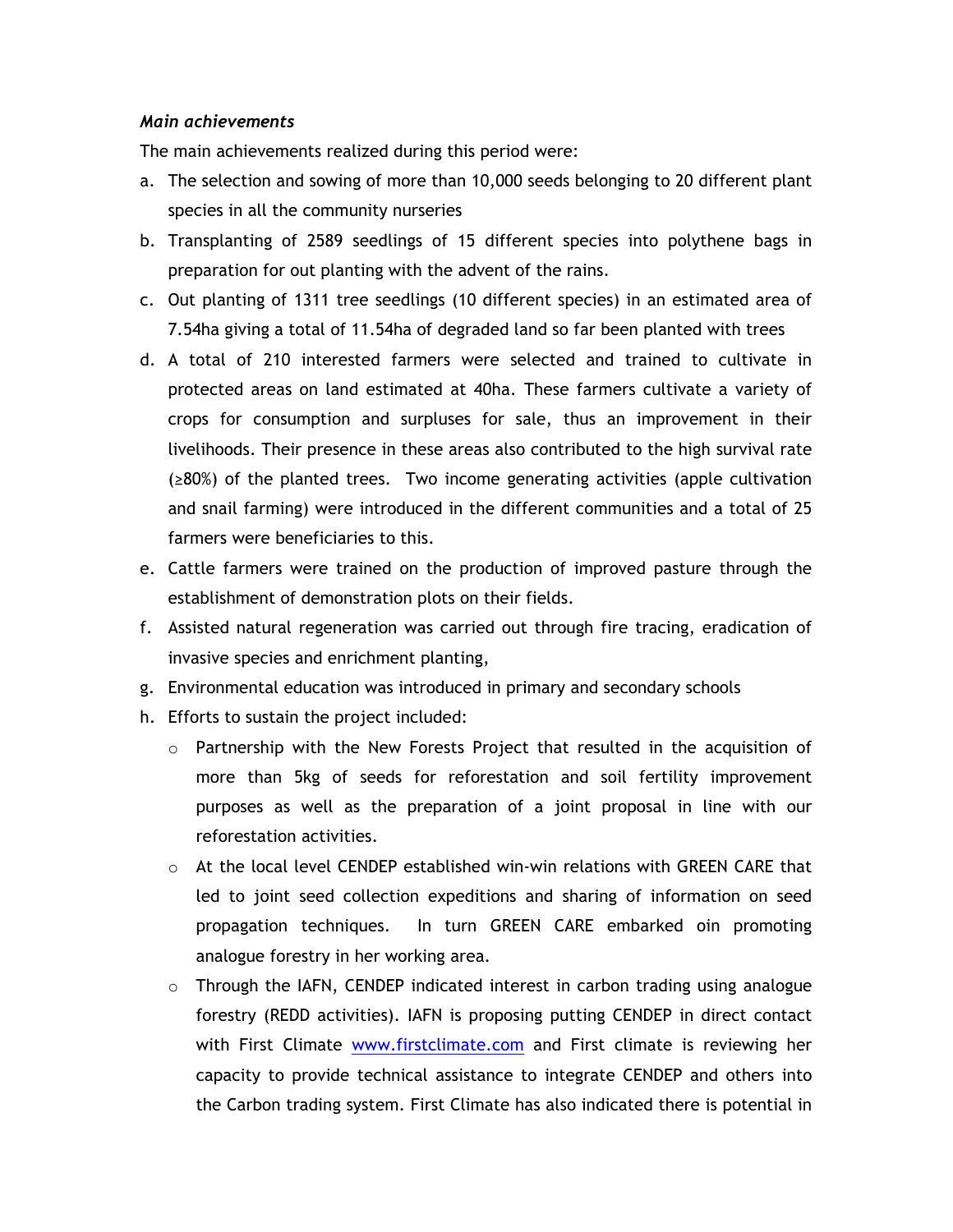developing analogue forests into a REDD project. If this works then there is potential for CENDEP to continue restoration work on all of the 750ha of degraded Mbiame community forest. Through this project CENDEP has targeted just 30ha (4%) of the 750 ha

The main difficulties encountered included:

- $\circ$  low participation in community work (principally nursery activities) as it was the same community members participating in carrying nursery and out planned activities,
- o Discouragement by detractors,
- o Demand for refreshments and motivation by some community members after field work,
- $\circ$  Continued grazing by some graziers in and around protected areas.

Notwithstanding, there was a general improvement in the number of people participating as 210 farmers agreed to cater for the planted trees while cultivating seasonal crops for their own use.

After brainstorming it was agreed that the following income generating activities be promoted to ensure that farmers get an alternative income to improve on their livelihoods or to assist forest and water management institutions to generate income to run their activities when the project ends.

| Client                                          | <b>Activity chosen</b>                    | Type of support needed                                                                                                                                     | <b>Comments</b>                                                                                                                                                          |
|-------------------------------------------------|-------------------------------------------|------------------------------------------------------------------------------------------------------------------------------------------------------------|--------------------------------------------------------------------------------------------------------------------------------------------------------------------------|
| Category                                        |                                           |                                                                                                                                                            |                                                                                                                                                                          |
| Water and<br>Forest<br>Management<br>committees | a. Bee keeping                            | Technical know-how<br>a.<br>Materials/equipment<br>b.<br>(hives, harvesting<br>equipment)<br>Transformation and<br>$\mathsf{C}$ .<br>marketing of products | Hives would be<br>installed in the forest<br>and managed by the<br>committee members.<br>Revenue from sales<br>would contribute<br>income to sustain the<br>institutions |
| <b>Farmers</b>                                  | Improvement<br>a.<br>of local<br>poultry. | Technical know-how<br>a <sub>z</sub><br>Medication<br>b.<br>Improved breeds<br>c.                                                                          | The package consists<br>in increasing local<br>poultry stocks using<br>the "Egg<br>Replacement<br>Technique" and<br>protecting it from<br>disease outbreaks.             |
|                                                 | d. Bee keeping                            | Technical know-how<br>a.<br>Materials/equipment<br>b.<br>(hives, harvesting                                                                                | Hives would be owned<br>by individual farmers<br>while equipment like                                                                                                    |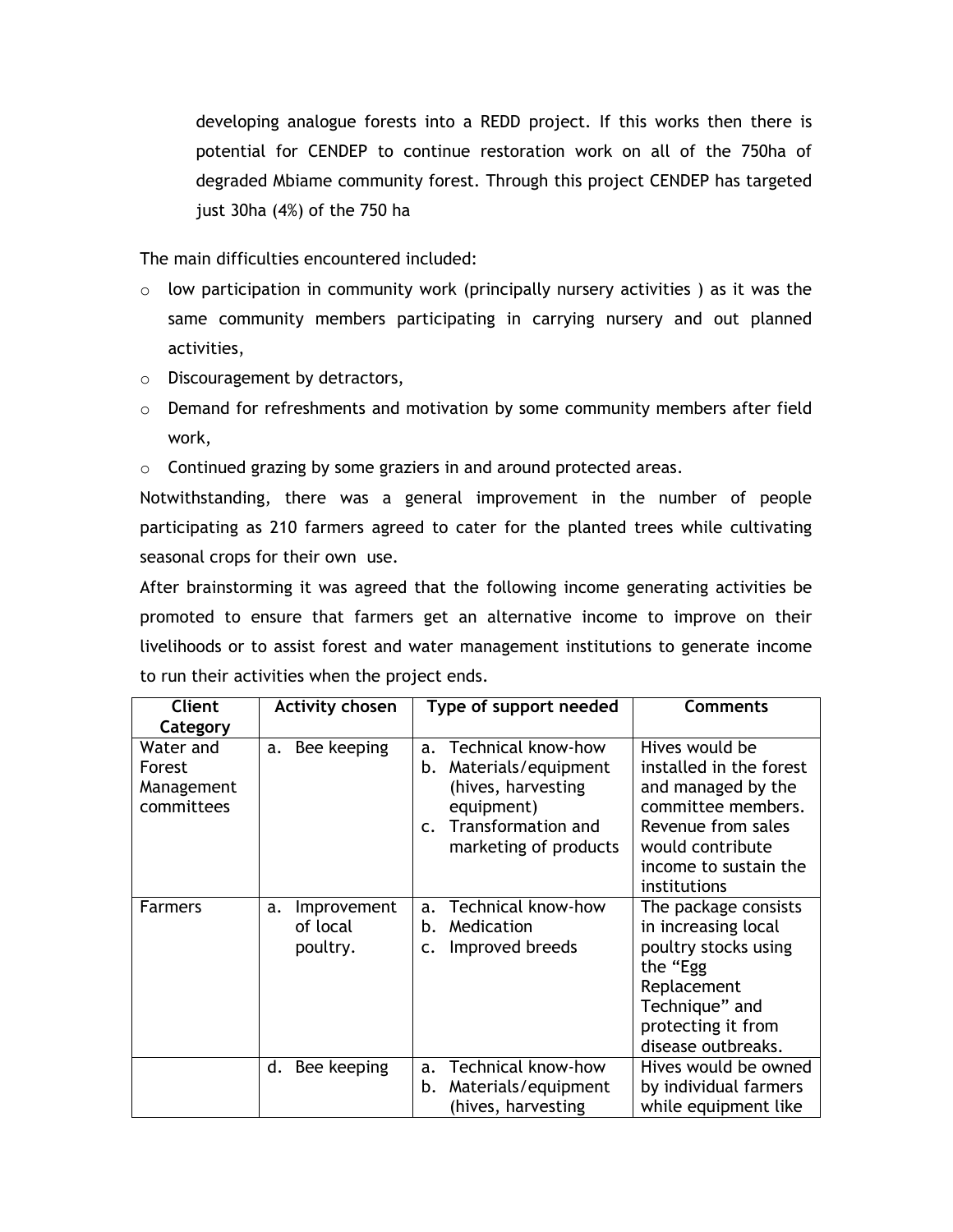|                        |                                      | equipment)<br>c. Transformation and<br>marketing of products | bee suits, smokers<br>would be collectively<br>owned or rented from<br>the forest/water<br>management<br>institutions |
|------------------------|--------------------------------------|--------------------------------------------------------------|-----------------------------------------------------------------------------------------------------------------------|
|                        | e. Fruit tree<br>planting            | Seedlings<br>a.                                              | Seedlings would be<br>planted on individual<br>farms. This initiative<br>is ongoing                                   |
| Government<br>and NGOs | a. World<br>environment<br>day 2009. | Organisation                                                 | <b>CENDEP</b> should use<br>this event to further<br>raise awareness on<br>her on going project.                      |

Recommendations included:

- i. Involvement of more secondary schools in environmental education (EE) activities. This would help address the problem of low turn out for nursery and out planting activities as students belonging to EE clubs could be taken out to the field to support some activities as part of their practical exercises.
- ii. Intensification of the production of improved pasture in order to reduce farmer grazier problems.
- iii. Sharing of records on trees raised and out planted in the various communities with the local administration and other stakeholders
- iv. That the next workshop take place in one of the project villages as this could contribute in sensitizing the community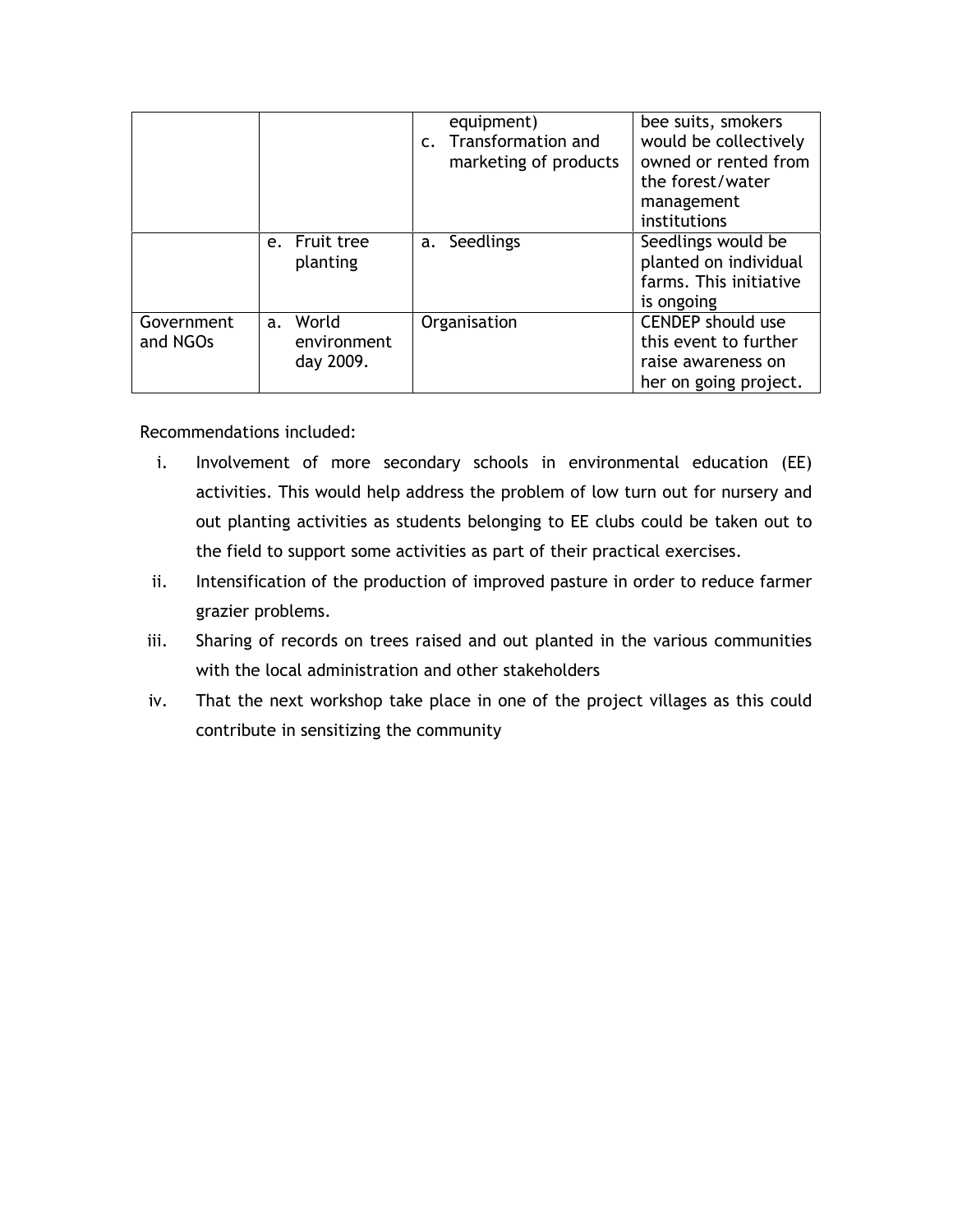#### **Introduction**

The Centre for Nursery Development and Eru Propagation (CENDEP) is a grassroots organization. It is an offspring of a farmers' group that was trained in 1999 on the domestication of a forest vegetable known as Eru (*Gnetum africanum*). CENDEP has as mission to assist and/or train local people in the domestication, sustainable production and marketing of Non Timber Forest Products (NTFPs) and agricultural products of economic importance and in the sustainable management of natural resources. It also engages in analogue forestry for the restoration of degraded forest lands, improvement of forest cover around water catchments, and to discourage inefficient slash and burn agriculture in favour of organic farming with the aim of improving food security, enhance income generating opportunities and promote the conservation of biodiversity in the montane forests of Cameroon.

In February 2008, CENDEP launched a project to introduce analogue forestry in Cameroon starting with stakeholders in seven communities in Bui Division of the North West Region of Cameroon. Funding for this project is provided by IUCN NL through the Ecosystem Grant Programme. The objective of the project is to contribute in resolving the region's environmental problems resulting from:

a. extensive subsistence agriculture and low harvests,

- b. weak community tenure rights that lead to unsustainable resource use and
- c. the introduction of invasive species in former forest sites.

To ensure participatory monitoring and evaluation, six-monthly review and planning workshops were programmed with the following objectives:

- a. to evaluate progress;
- b. to plan for the next six months and
- c. to make recommendations for amendment of agreed activities so that corrective measures can be taken to ensure maximum achievement of project results.

This workshop is the second in the series coming behind the first one which took place on Thursday July 31st 2008 at CENDEP's Regional Office in Kumbo. Participants at the workshop came from five of the project communities (Mbiame, Kitiwum, Sop, Wvem, Kikaikela'aki). Invited local NGOs and CBOs were also present as well as the catholic media news house "L'Effort Camerounais". Unavoidably absent were participants from Ngomrin and Jakiri as well as two government services (MINADER and MINFOF).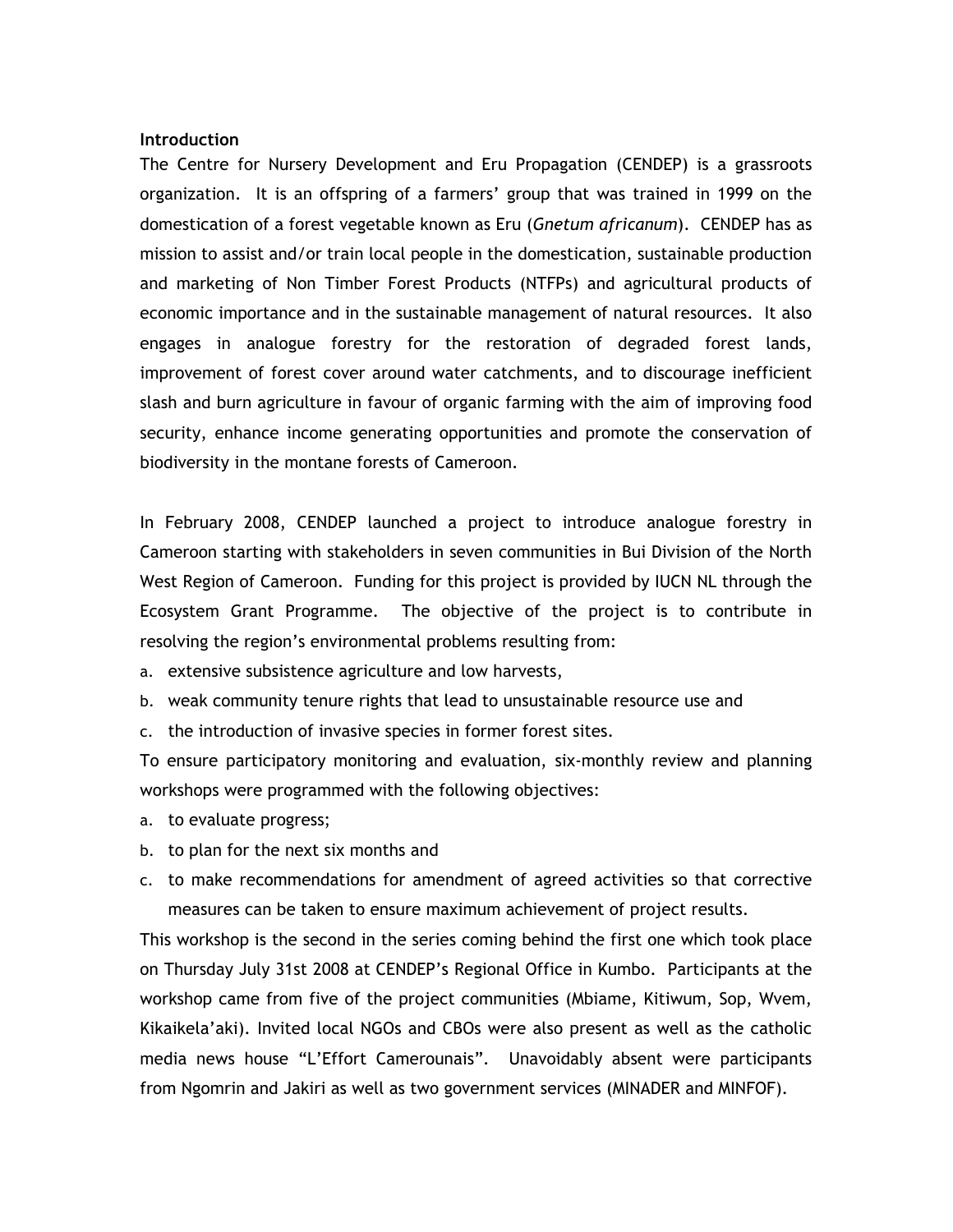#### **Workshop Process**

The workshop officially kicked off at exactly 10.00 am with an opening prayer given by Mr. Wiysenyuy Joachim, a workshop participant. This was immediately followed by a word from the delegate of CENDEP who used the occasion to express satisfaction with the level of participation. He further explained the raison etre of the workshop and urged all present to actively participate to ensure that all that would be deliberated upon will serve as a yard stick to contribute in further improving the way in which the project was being run. This he said was to guarantee success. At the end of his speech, participants then took the floor to introduce themselves.

This was followed by a general overview of project achievements during which the project coordinator, Mr. Wirsiy Eric highlighted the achievements of far made, the efforts towards sustaining project activities as well as project challenges. This was followed by presentations of field reports by the two field facilitators, Lawir Felix Yuven and Jivirka Ernestine. After each presentation, room was given to participants for reactions through a question and answer session during which issues of doubt were clarified and suggestions/recommendations made. Brainstorming was then conducted to agree on the income generating activities that the project would focus on during the next phase. The venue for the next workshop was debated and agreed upon. This was followed by closing remarks by the delegate of CENDEP, refreshment, group photographs and departure of participants to their various locations. The workshop ended at 3.30pm.

#### *Planned activities for the period*

The main planned activities for the period under review were:

- a) Tree planting
- b) Routine nursery activities were carried out to raise seedlings so as to meet up with the needs of the target communities in tree seedlings.
- c) Identification and selection of interested farmers to cultivate protected areas.
- d) This was in line with the analogue forestry restoration process (agricultural phase). The farmers catered for the young seedlings and planted food crops in the cultivated areas.
- e) Eradication of invasive species from the forest and water catchments.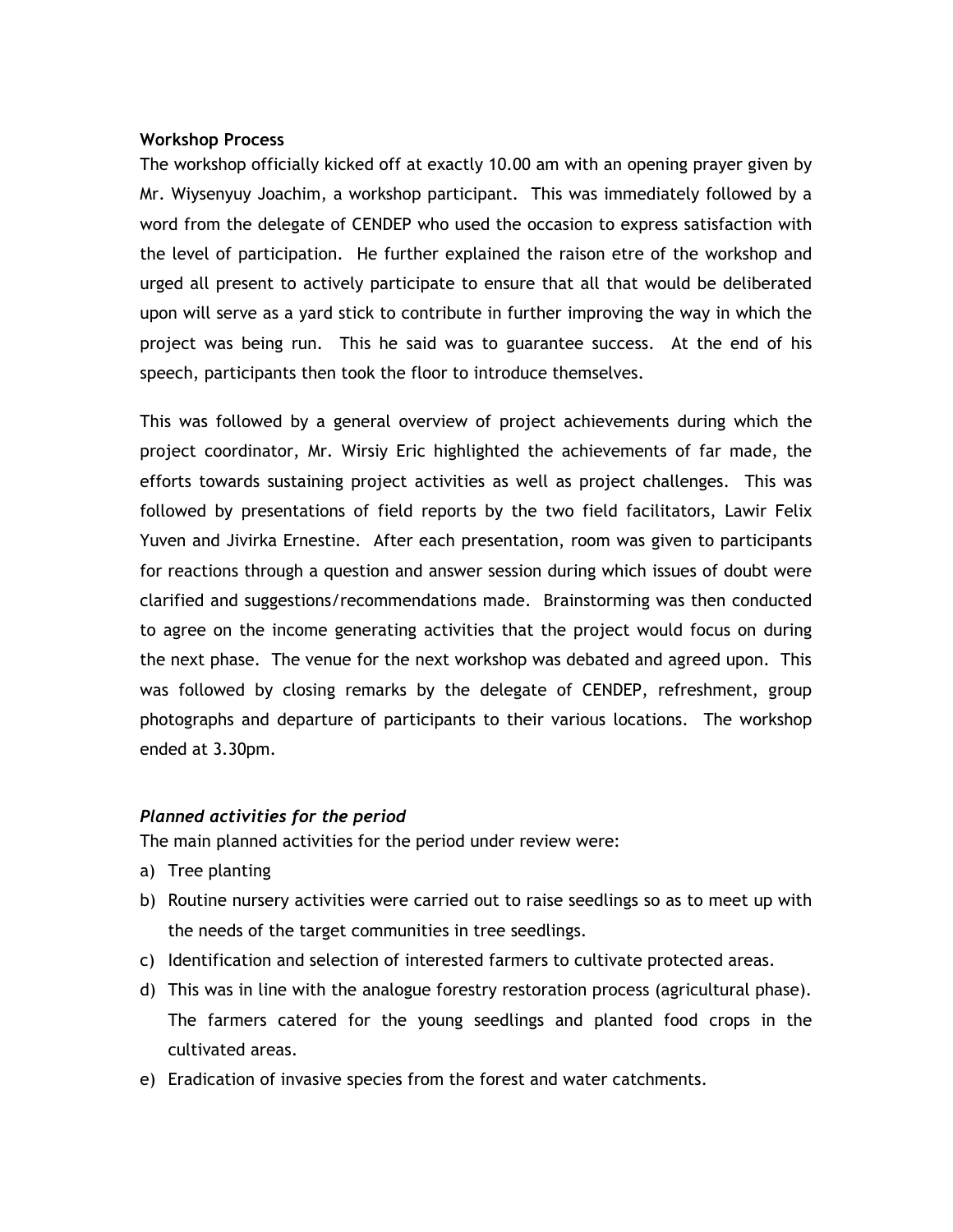- f) On-farm trainings and demonstrations on organic farming and pasture improvement.
- g) Environmental Education in schools

#### *Main achievements*

In the reporting period 1311 tree seedlings belonging to 10 different species were planted on 7.54ha of degraded forest and water catchment areas. This brought the surface area planted since the beginning of the project to 11.54ha giving a percentage achievement of 115.4 (10ha were targeted for the first year). To ensure additional protection on the trees planted, a 300m fence was constructed along the forest

A total of 210 interested farmers were selected and trained to practice analogue forestry on communal land earmarked for protection. In addition to the protection they offered to the planted trees, their presence in these areas has equally curbed the phenomenon of out migration in search of arable land. The farmers cultivated a variety of food crops that increased the food production. Excesses were sold to generate income. Farming in these areas was according to laid down guidelines. In Mbiame farmers signed agreements indicating that they were caretakers and not the owners of the trees planted.

The eradication of eucalyptus stands from the forest was carried out twice a month and water retention pools constructed to provide water for wild life. Footprints and droppings were an indication that these pools were being used by wild life.

Apples were introduced into individual farms as a means to diversify income. Twenty five farmers were involved in the initiative. Snails were distributed for trial purposes to some farmers.

Environmental education was introduced in 6 schools in the project area. Activities undertaken were linked to analogue forestry and included amongst others, lessons on current key environmental issues such as the causes of global warming and the importance of tree planting, naming of the different tree species found in the community nursery, (their uses and means of propagation) and above all, the introduction of Analogue Forestry as a new forest management technique aimed at establishing tree dominated ecosystems analogous in architectural structure and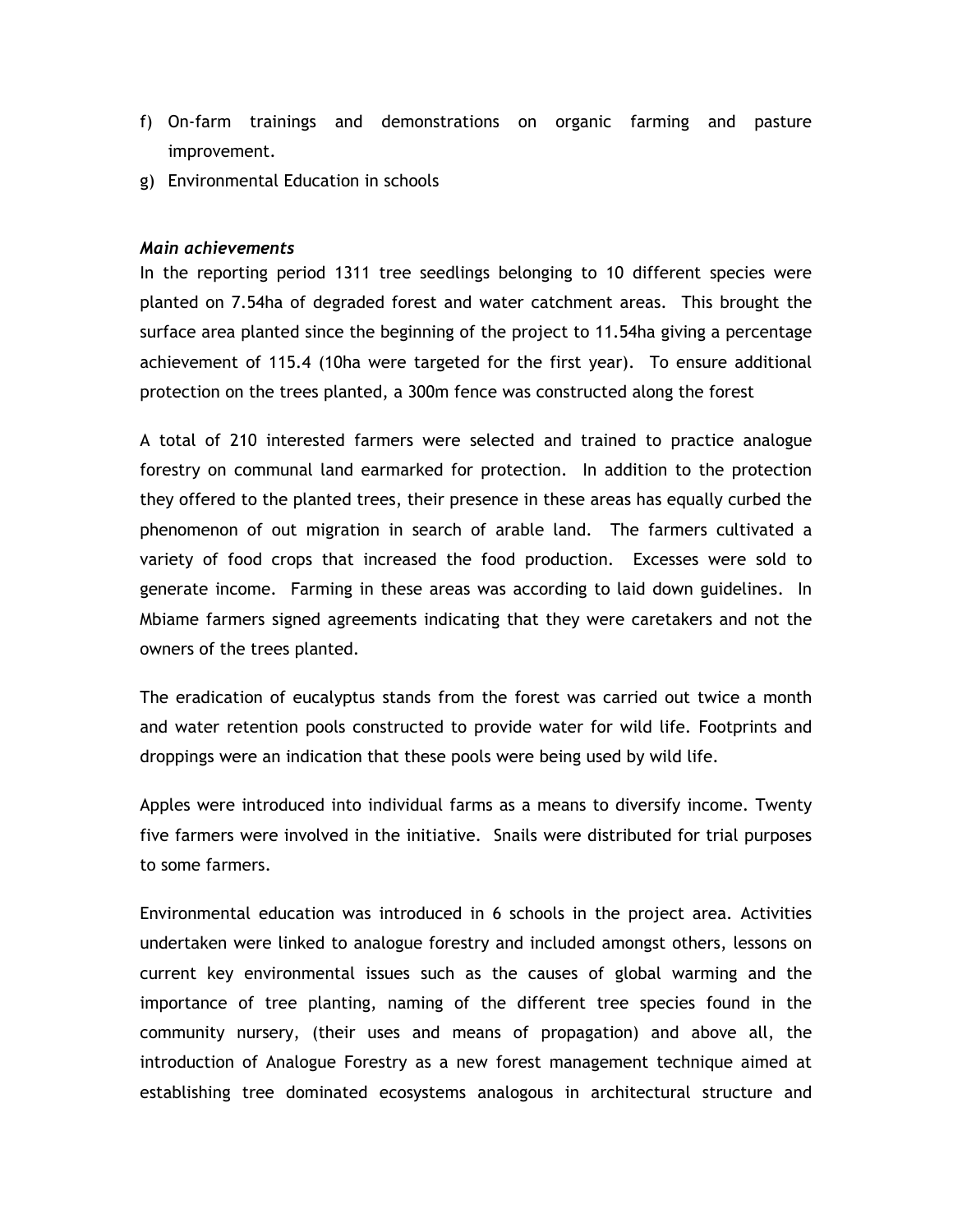ecological function to that which existed in the area. Tree nurseries were established in four schools that had regular water supply and where there was assurance of proper management and maintenance during holidays.

Training was conducted on agroforestry as a tool to control erosion, use of vetiver technology in erosion control. Six cattle owners grazing around the communal forest received training on improved pasture production and 6kg of improved pasture seeds. The seeds were used to establish demonstration plots on their grazing land.

The New Forests Project through her partnership donated five Kg of the following tree species for nursery work.

| Acacia auriculiformis | $1.5$ Kg        |
|-----------------------|-----------------|
| Albizia lebbek        | 1Kg             |
| Cajanus cajan         | 500g            |
| Moringa oleifera      | 1Kg             |
| Sesbania sesban       | 1Kg             |
| <b>Total</b>          | 5 <sub>Kg</sub> |

Another consignment of seeds has been dispatched and is awaited. These seeds will be used for agroforestry (soil improvement) and water filtration (Moringa oleifera).

CENDEP through the International Analogue Forestry Network (IAFN) indicated interest in carbon trading using analogue forestry (REDD activities). IAFN is proposing putting CENDEP in direct contact with First Climate www.firstclimate.com and First climate is reviewing her capacity to provide technical assistance to integrate CENDEP and others into the Carbon trading system. First Climate has indicated there is potential in developing analogue forests into a REDD project. If this works then there is potential for CENDEP to continue restoration work on all of the 750ha of degraded Mbiame community forest. Through this project CENDEP is reforesting just 30ha (4%) of the 750 ha

CENDEP and GREEN CARE organized joint seed collection expeditions and shared information on seed sources as well as propagation techniques. CENDEP staff received hands on training on germinating some local tree species from GREEN CARE which got involved in Analogue forestry dissemination in her project area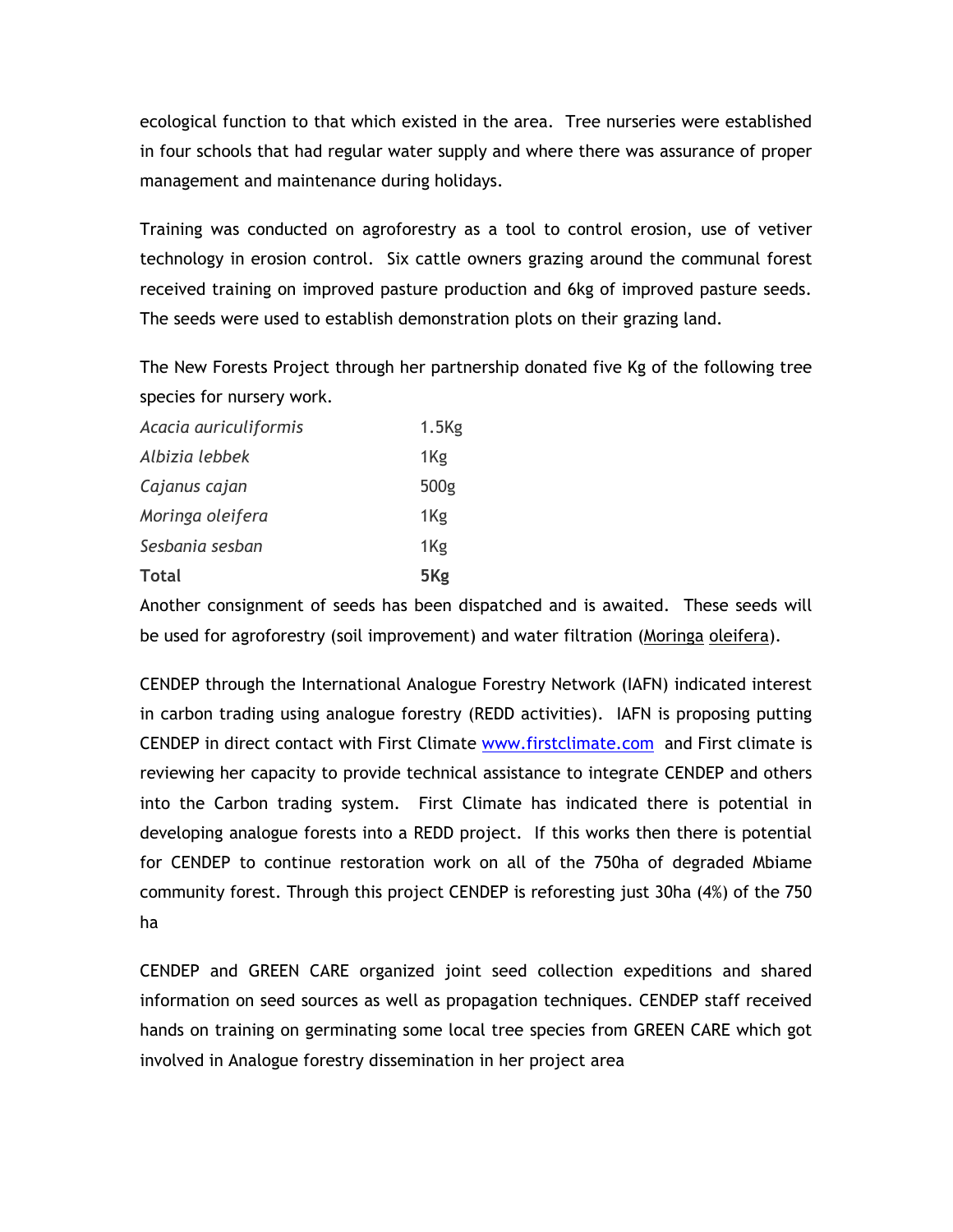A seed bank was completed and is being used for seed storage, germination tests and propagation trials

#### *Income Generating Activities*

During the past one year less attention was paid to the promotion of income generating activities. The major activity was sensitization and tree planting. During brainstorming session at the workshop a list of the activities identified as income generating activities during the first six months were presented to participants. For example, to the "Water and Forest Management Committees" the following questions were asked:

- 1. During the first Six-monthly Project review workshop water and forest management committee members suggested that if the following activities were promoted it could enable them to generate income to run the activities of the various committees.
- 2. Now select the most important activity and explain the type of support you need and indicate how you intend to continue these activities when the project ends. Who would be responsible for what, when, etc.

| <b>Client</b><br>Category                       | <b>Activity chosen</b>                    | Type of support needed                                                                                                                                  | <b>Comments</b>                                                                                                                                                          |
|-------------------------------------------------|-------------------------------------------|---------------------------------------------------------------------------------------------------------------------------------------------------------|--------------------------------------------------------------------------------------------------------------------------------------------------------------------------|
| Water and<br>Forest<br>Management<br>committees | b. Bee keeping                            | Technical know-how<br>d.<br>Materials/equipment<br>e.<br>(hives, harvesting<br>equipment)<br>Transformation and<br>$f_{\perp}$<br>marketing of products | Hives would be<br>installed in the forest<br>and managed by the<br>committee members.<br>Revenue from sales<br>would contribute<br>income to sustain the<br>institutions |
| <b>Farmers</b>                                  | b.<br>Improvement<br>of local<br>poultry. | Technical know-how<br>f.<br>Medication<br>g.<br>Improved breeds<br>h.                                                                                   | The package consists<br>in increasing local<br>poultry stocks using<br>the "Egg<br>Replacement<br>Technique" and<br>protecting it from<br>disease outbreaks.             |
|                                                 | Bee keeping<br>i.                         | Technical know-how<br>d.<br>Materials/equipment<br>e.<br>(hives, harvesting                                                                             | Hives would be owned<br>by individual farmers<br>while equipment like                                                                                                    |

The results of the brainstorming session were as follows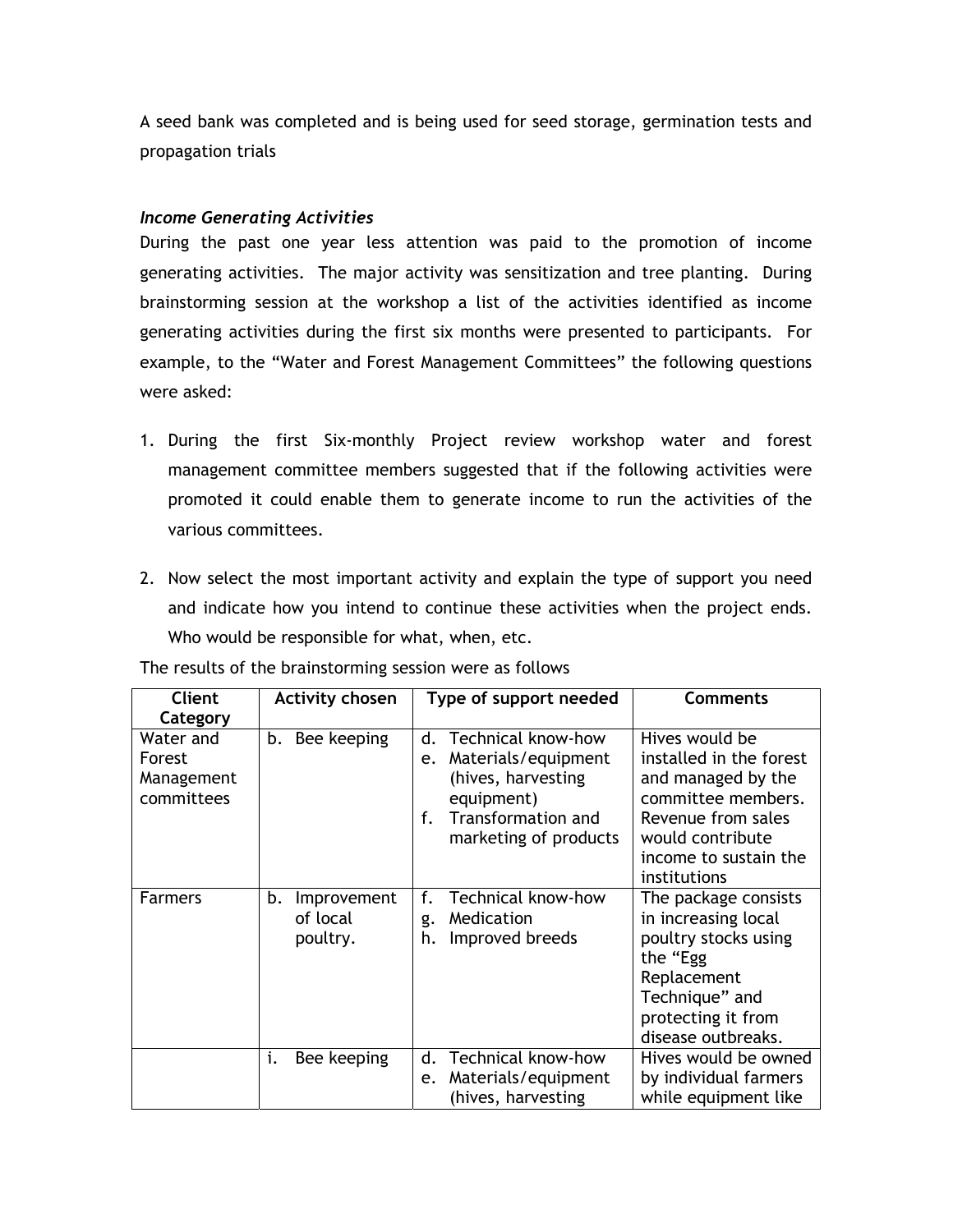|                        |                                      | equipment)<br>Transformation and<br>f.<br>marketing of products | bee suits, smokers<br>would be collectively<br>owned or rented from<br>the forest/water<br>management<br>institutions |
|------------------------|--------------------------------------|-----------------------------------------------------------------|-----------------------------------------------------------------------------------------------------------------------|
|                        | Fruit tree<br>planting               | b. Seedlings                                                    | Seedlings would be<br>planted on individual<br>farms. This initiative<br>is ongoing                                   |
| Government<br>and NGOs | b. World<br>environment<br>day 2009. | Organisation                                                    | <b>CENDEP</b> should use<br>this event to further<br>raise awareness on<br>her on going project.                      |

#### *Reactions to the presentations*

#### **Overview of the project achievements**

The Divisional delegate of Environment and Nature Protection asked to know if prior to the distribution of snails to interested farmers training was organized on snail husbandry. The answer was no, and that the activity was mainly to find out if snails would withstand environmental conditions in the project area. In this respect project staff were the ones responsible for the management of the trial pens, this of course in collaboration with the farmers.

The delegate also reminded CENDEP of the need to keep in touch with the Designated National Authority (DNA) in Yaoundé, that determines if Clean Development Mechanism (CDM) projects meet the criteria for sustainable development and approves them. On her part CENDEP assured the delegate that she was in contact with UNEP and that UNEP has indicated she would invite CENDEP in 2009 for a workshop in relation to the development of CDM projects in Cameroon.

#### **Mbiame Field Report**

The delegate of MINEP asked to know the progress achieved in relation to the acquisition of a community forest status for the Mbiame communal forest. In response the field staff, Mr. Lawir Felix reminded that ANCO was in possession of the documents and following up the process. This was not previewed for this project bu t CENDEP was willing to collaborate if need be.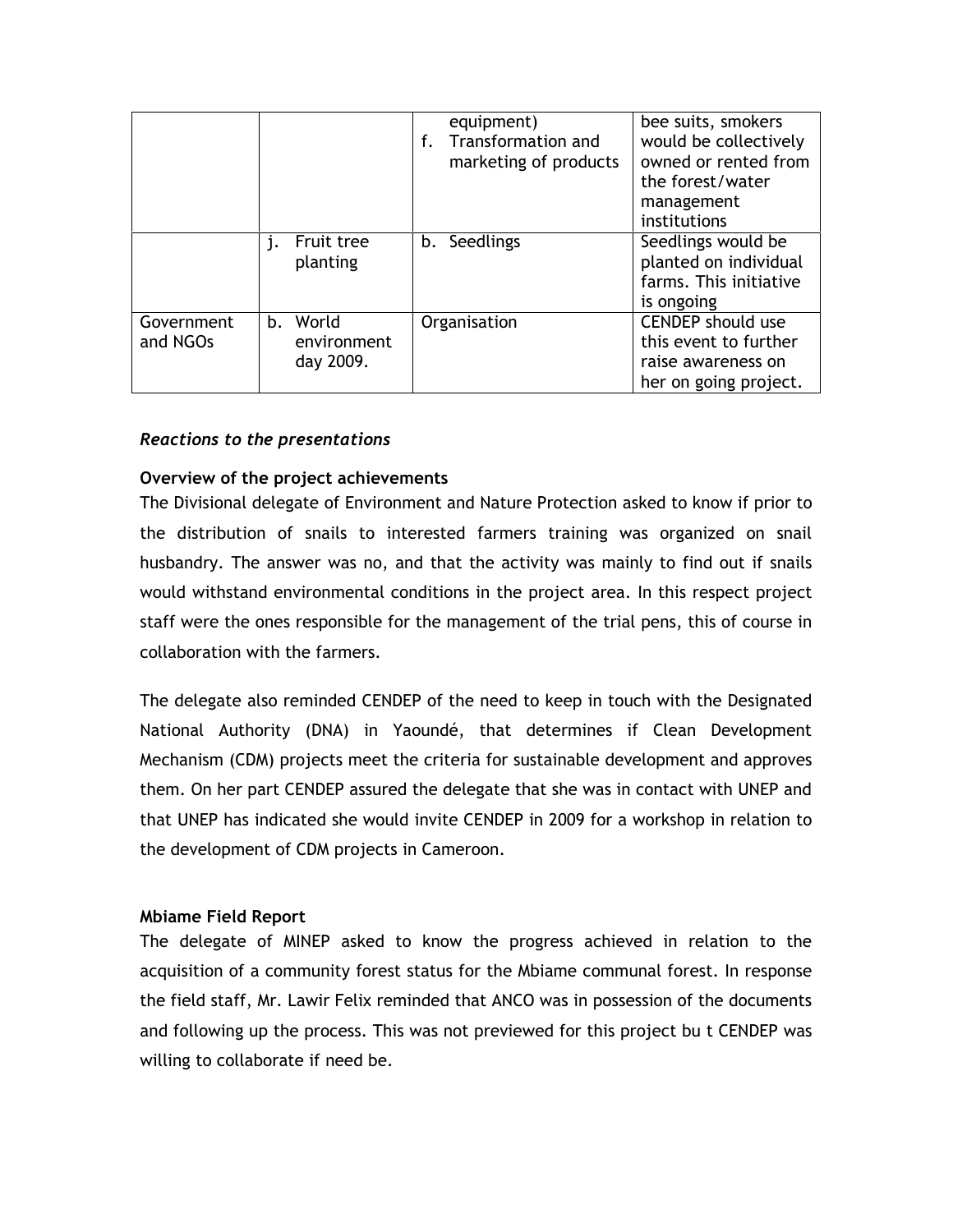On the issue of lack of income to run forest management committee activities he asked why the Mbiame Forest Management Institution (FMI) was not making use of the wood resulting from the ongoing eucalyptus eradication process in the communal forest to generate income or why the institution has not considered non extractive use of the forest such as installing hives in the forest or charging community members who have installed hives in the forest to pay some money for the running of the institution. He also raised worries on the persistent reports of low turn out for community work and suggested that secondary school within and without Mbiame be included in EE activities. In this way they could pasrticipate in tree planting and nursery activities.

The field worker explained that eucalyptus being eradicated from the forest could not be used for timber as it was made up of sprouts from stumps, the real timber having been cut down by an earlier project. The only area where valuable timber could be obtained belonged to an individual. One community member explained that they had intended selling the wood as fuel wood but for the fact that it was stolen.

The deputy major for Kumbo council remarked that the Kumbo council is in dire need of ornamental trees and that this should be included in the list of trees for the community nursery to generate some income for communities to pilot their affairs. He promised providing a list of ornamental trees that could be included in the community nurseries for income generation.

On the issue of cattle encroaching in the forest it was suggested that efforts be intensified to assist graziers to improve on their pasture rather than confronting them in law courts as their cattle would always need pasture./

#### **Kitiwum field report**

The delegate of MINEP expressed worries on the survival rate of trees that were planted after August towards the approach of the dry season. He also asked to know why so many farmers were allowed to cultivate around the water catchment knowing that their practices could result in fire incident. In response he was told that strict measures have been taken to ensure the compliance of farmers to agreed norms when cultivating protected areas. An example was the signing of agreements by farmers that they would leave the area once the trees mature and farming no longer feasible.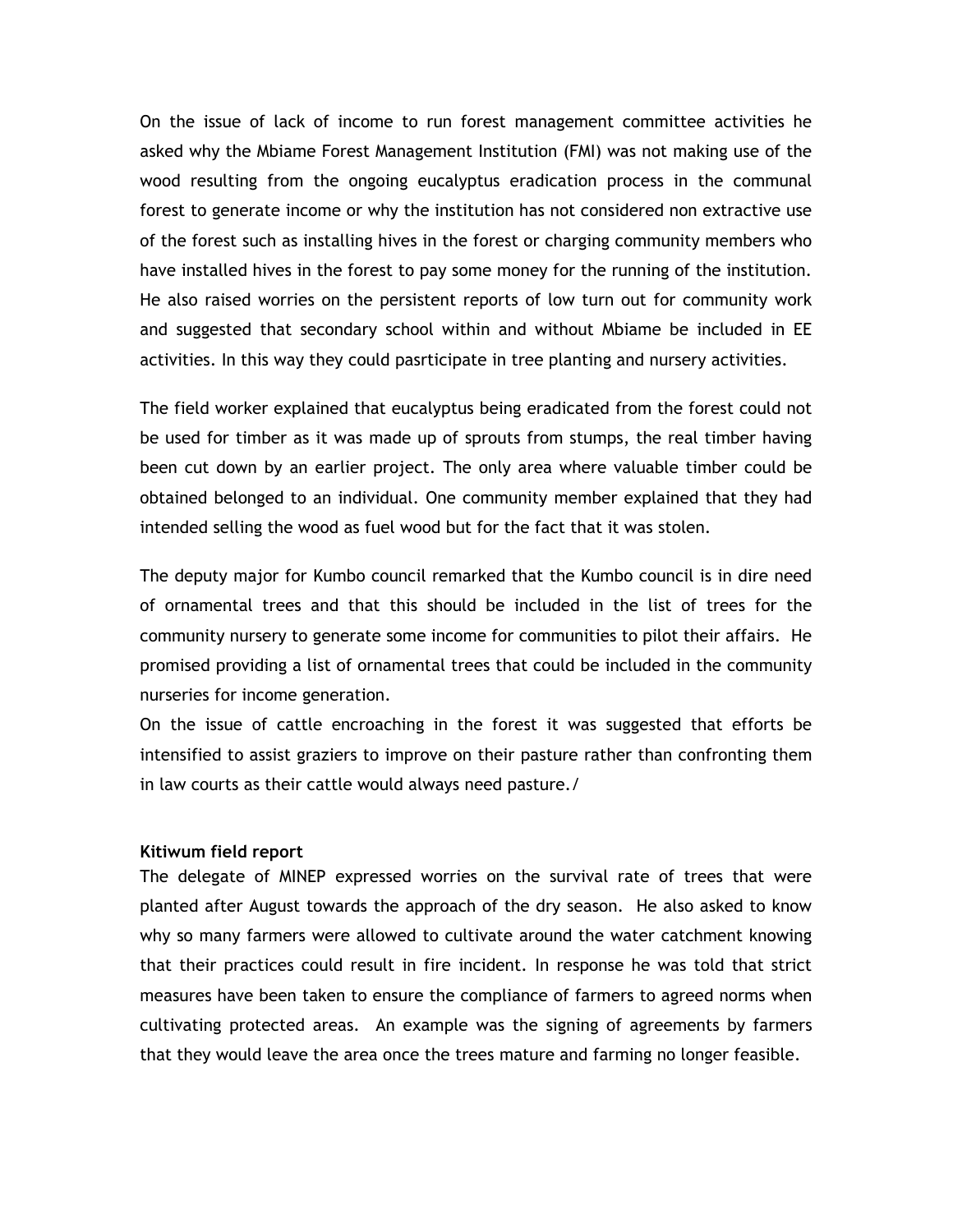The representative of the Major of Kumbo council reminded CENDEP that the council donated a total of 3500 trees that were planted at the Kitiwum and Kikaikelaki catchments and he expected that gesture to be mentioned in the presentation of reports from those areas. He equally reminded the field staff for this area to make contacts with the Jakiri council for there are funds made available in all the councils to support such initiatives.

One participant asked to know why the community facilitator was silent on the issue of farmer grazier problems and asked to know if this problem did not exist in her area. The answer was given by a participant from the area who said it was thanks to the efforts of the caretaker of the water catchment that another fire incident had not taken place. He explained that graziers in this area have continued to use fire as a means to stimulate the sprouting of vegetation for their cattle during the dry season. He explained the community was making all efforts of maintaining good relationships with the graziers by for example providing water for their cattle. On the other hand the graziers were not collaborating as they are not willing to make their own contributions towards the maintenance of water taps meant for their cattle.

#### **Difficulties encountered.**

The low turn out of community members for project activities despite the sensitization efforts undertaken earlier on is an on-going challenge. This is confounded by the fact that some community members compare past project interventions where compensations in terms of financial reward were given before any project activity is being carried out.

Another difficulty was to balance the urgent need of community members to generate income for their families as well as to restore local biodiversity for which they did not see any immediate gains. This difficulty was overcome by allowing farmers to cultivate annual crops in areas where they were forbidden from cultivating in the past. This cultivation, however, followed laid down rules that protects the environment and was instituted both by the project and the local administrative officials in an effort to sustainably manage scarce land resources as well as provide immediate benefits to these farming communities.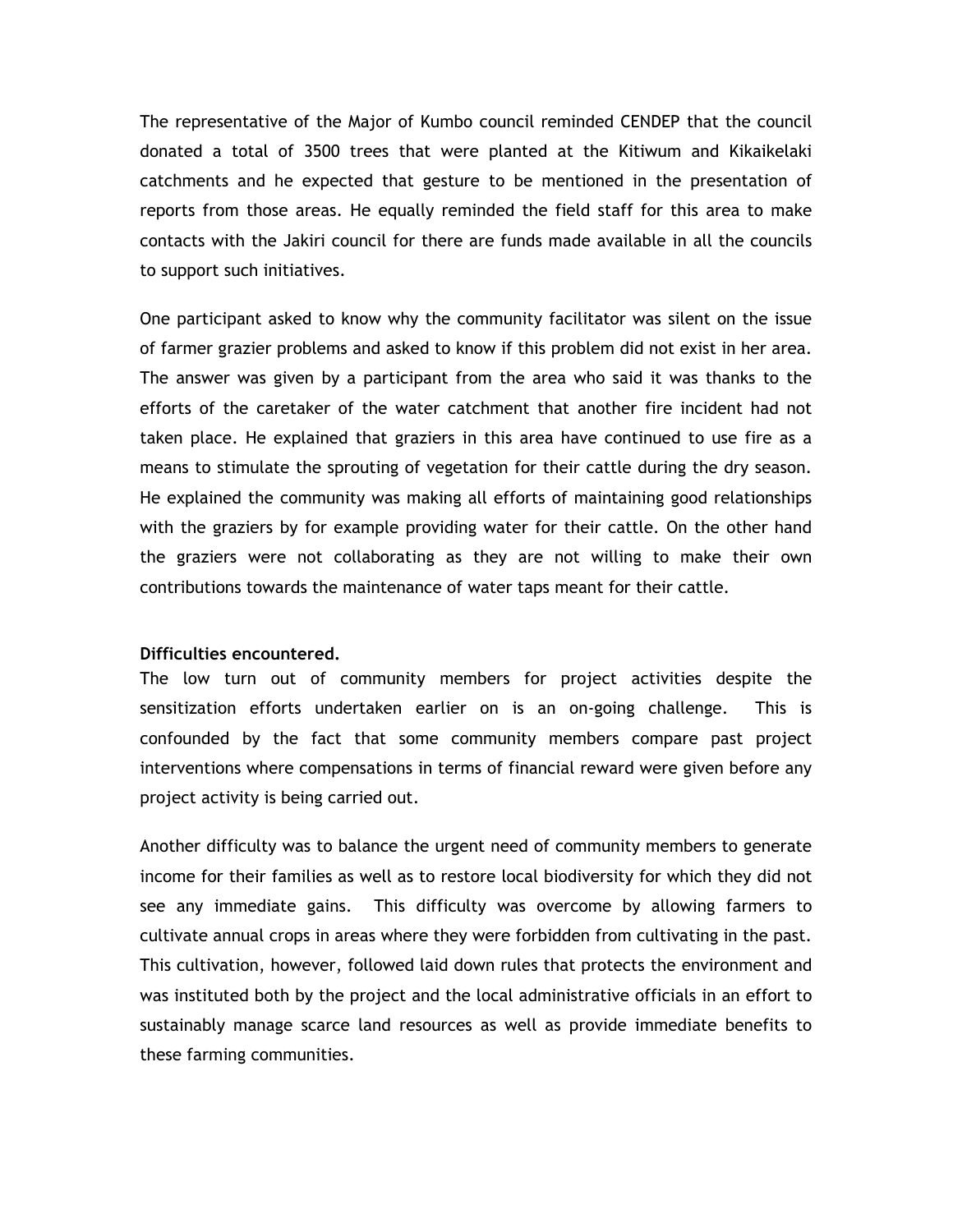Despite sensitization and efforts to assist local herders to improve on pasture for their cattle there was still threat from livestock farmers who were still grazing in forest areas allowed by past projects to regenerate naturally. Vulnerable areas where farming was allowed were fenced both to protect the young trees and the crops. Threat from bush fires persisted but when it occurred the fires were quickly put off by the community members.

#### **Suggestions/observations**

One of the major outcomes of the workshop was the recommendation made by participants for the project to target secondary schools and not just the primary schools in their Environmental Education program. Secondary school children could assist in tree planting. This approach it was reported has been successfully implemented by some local councils.

#### **General remarks**

The divisional delegate of Environment and Nature Protection (MINEP) expressed satisfaction with the level of achievement so far attained and urged participants to demonstrate their full commitment to the project by participating in project activities and sensitizing other members of the community to join them. He equally adviced some NGOs present who are intervening in Bui division especially those in the domain of environmental protection and related fields to emulate the example of CENDEP by also organizing workshops to present their activities. He further challenged CENDEP to take the initiative of organizing commemorative activities to mark the celebration of this year's World Environment Day come June 5, 2009.

#### **Closing remarks**

The executive director of CENDEP expressed his delight at the success of the workshop and assured all the participants that their contributions shall be taken into full consideration in the implementation of the project. He hailed all local stakeholders for their commitment and support towards the successful implementation of the Analogue Forestry Project in Bui. He then declared the workshop close and wished all the participants a safe journey back to their destinations.